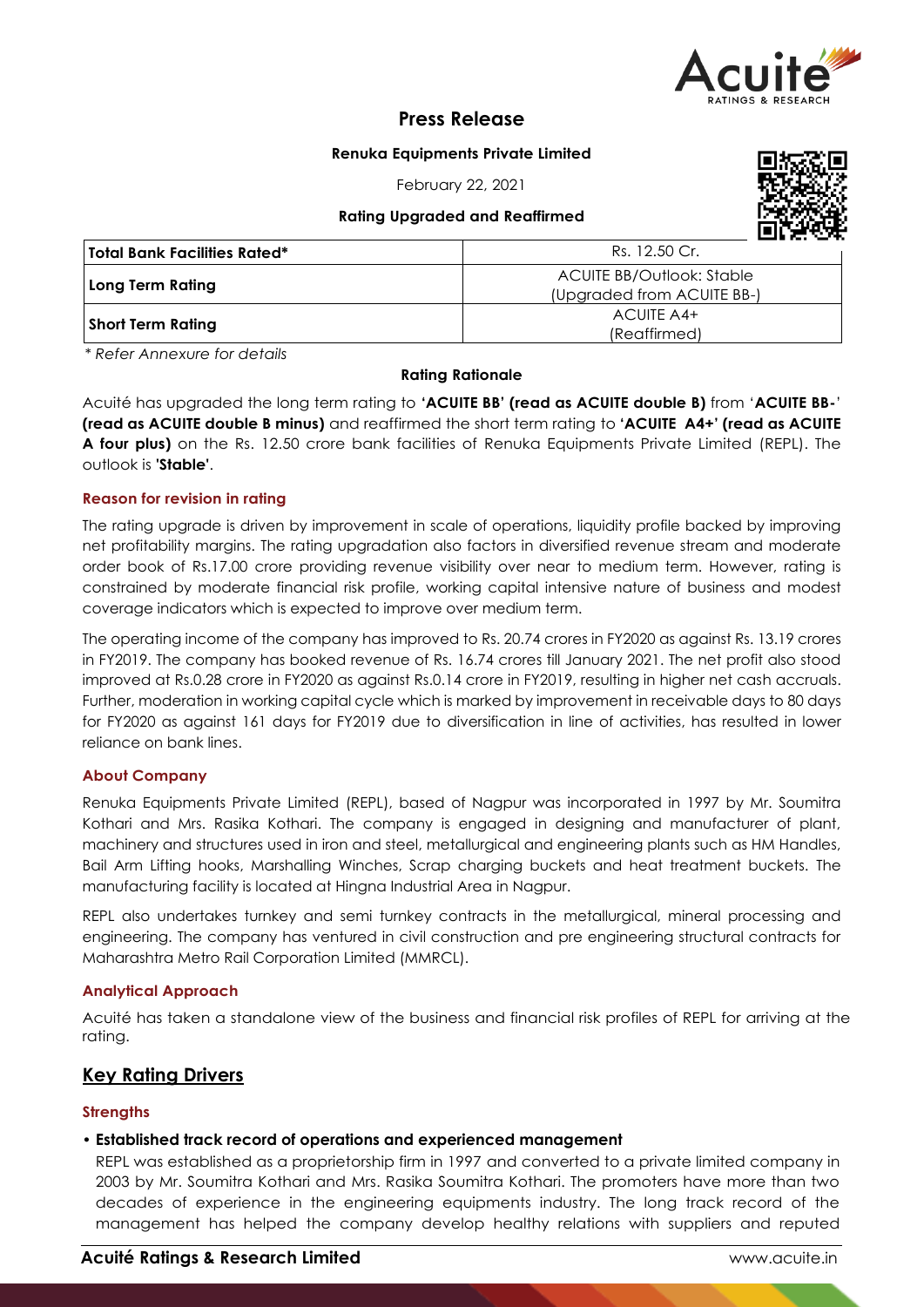

customers such as TATA Steel, JSW Steel, and Maharashtra Metro Rail Corp. Ltd. among others. The extensive experience and longstanding relationship has helped company to grow over the years on back of regular flow of orders. The company has outstanding orders of Rs.17.00 crores to be executed within three to four months.

Further, promoter's extensive industry experience has resulted in improvement in operating income of the company, which stood at Rs. 20.74 crores in FY2020 as against Rs. 13.19 crores in FY2019. The company has booked revenue of Rs. 16.74 crores till January 2021. However, operating margins stood declined at 11.72 percent in FY2020 as against 21.81 percent in FY2019, due to diversification in civil construction and pre engineering structural works of MMRCL. However, it has resulted in improvement in net profit margins stood at 1.37 percent in FY2020 as against 1.10 percent in FY2019. The profitability has also improved due to lower interest outgo of Rs. 1.40 crores in FY2020 as compared to Rs. 1.74 crores in previous year. Acuité believes that the company will continue to benefit from its experienced management and established relationships with customers.

### • **Moderate financial risk profile**

The financial risk profile of REPL is moderate marked by tangible net worth of Rs. 7.40 crore as on 31 March 2020 as against Rs.7.11 crore. The net worth includes Rs.2.58 crore of unsecured loans considered as quasi equity subordinated with bank facility. The net worth has seen improvement due to ploughing back of profits in the business and improvement in net profitability margins. The total debt of Rs. 7.67 crore outstanding as on 31 March 2020 comprises Rs.1.15 crore as term loans and Rs.6.52 crore as working capital borrowing from the bank. The gearing ratio stood improved at 1.04 times as on 31 March 2020 as against 1.38 times as on 31 March 2019, on back of lower working capital limit utilisation. The Interest Coverage Ratio stood improved at 1.84 times in FY2020 as against 1.76 times in FY2019. The improvement in coverage ratio is on account of lower interest outgo in current year. The DSCR stood at 1.33 times in FY2020 as against 1.48 times in FY2019. The Net Cash Accruals stood at Rs.0.93 crore in FY2020 as against Rs.0.90 crore in FY2019. The NCA/TD ratio stood at 0.13 times in FY2020 as against 0.09 times in FY2019. Acuité believes that REPL will sustain its financial risk profile backed by healthy accruals over the near to medium term.

### **Weaknesses**

### • **Working capital intensive operations**

The operations of REPL have remained working capital intensive marked by GCA days of 193 in FY2020 as against 384 days in FY2019. This is on account of high inventory holding period inherent in the capital goods industry. The debtor days stood improved at 80 days for FY2020 as against 161 days for FY2019 due to change in line of activities. The inventory holding days stood high but improved at 100 days in FY2020 and 260 days in FY2019. Also, company has diversified in civil construction and engineering works which is tender based in nature. Acuité believes that the operations of REPL will remain working capital intensive and scale of operations to remain moderate backed by healthy order book position.

# • **Cyclicality in capital goods sector, susceptibility to fluctuations in raw material prices and economic slowdown due to pandemic**

The engineering and capital goods industry is highly vulnerable to economic cycles. Further, REPL uses steel as major raw material. Any adverse effect in fluctuation of steel prices will in turn impact the operating and profitability margins. Also, industry is marked by large number of organized and unorganised players. Thus, resulting in intense competition and restricts bargaining power with customers. The industry is intensely competitive and fragmented industry because of low entry barriers and moderate capital requirements. The high competitive intensity limits the pricing flexibility and exerts pressures on the margins of all participants. Further, the end user of the products are cyclical industries having impact on scale of operations.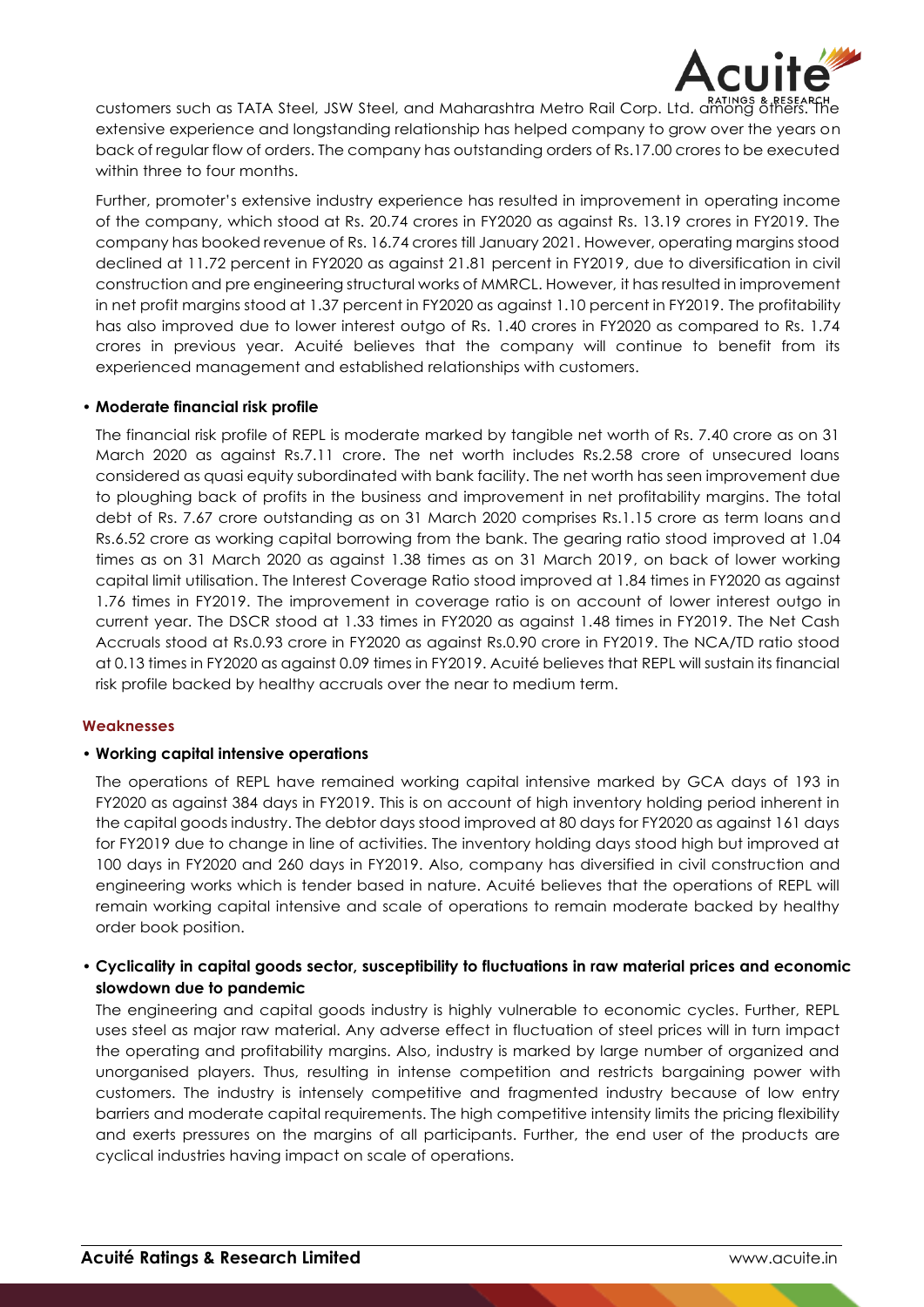

#### **Rating Sensitivities**

- Elongation in working capital cycle
- Susceptibility to timely execution of the projects
- Sustaining existing business and financial risk profile remains key monitorable

#### **Material Covenants**

Not Any

#### **Liquidity Position: Adequate**

REPL liquidity stood adequate marked by sufficient net cash accruals against its maturing obligations. The company reported cash accruals of Rs. 0.93 crore for FY2019 against repayment obligations of Rs. 0.40 crores. However due to higher inventory and inherent nature of capital goods industry its bank limits are moderately utilised at about 66.00 percent through last six months ending January 2021. Its current ratio stood low at 1.01 times as on March 31, 2020. The operations of REPL have remained working capital intensive marked by GCA days of 193 in FY2020 as against 384 days in FY2019.

#### **Outlook: Stable**

Acuité believes that the company will maintain a 'Stable' outlook over the medium term on the back of its established track record of operations and experienced management. The outlook may be revised to 'Positive' in case the group registers higher-than-expected growth in its revenues and profitability while maintaining its liquidity position. Conversely, the outlook may be revised to 'Negative' in case of significant deterioration in financial risk profile or liquidity arising from elongation in the working capital cycle.

#### **About the Rated Entity - Key Financials**

|                               | Unit    | FY20 (Actual) | FY19 (Actual) |
|-------------------------------|---------|---------------|---------------|
| Operating Income              | Rs. Cr. | 20.74         | 13.19         |
| PAT                           | Rs. Cr. | 0.28          | 0.14          |
| PAT Margin                    | (%)     | 1.37          | 1.10          |
| Total Debt/Tangible Net Worth | Times   | 1.04          | 1.38          |
| <b>PBDIT/Interest</b>         | Times   | 1.84          | 1.76          |

#### **Status of non-cooperation with previous CRA (if applicable)**

Not applicable

#### **Any other information**

None

#### **Applicable Criteria**

- •Default Recognition https://www.acuite.in/view-rating-criteria-52.htm
- •Manufacturing Entities https://www.acuite.in/view-rating-criteria-59.htm
- •Infrastructure Entities https://www.acuite.in/view-rating-criteria-51.htm
- •Financial Ratiosand Adjustments- https://www.acuite.in/view-rating-criteria-53.htm

#### **Note on complexity levels of the rated instrument**

https://www.acuite.in/view-rating-criteria-55.htm

#### **Rating History (Upto last three years)**

| Date        | Name of Instrument /<br><b>Facilities</b> | Term       | Amount (Rs. Cr.) | <b>Ratings/Outlook</b>                   |
|-------------|-------------------------------------------|------------|------------------|------------------------------------------|
| 23-Dec-2019 | Cash Credit                               | Long Term  | 6.50             | <b>ACUITE BB-/Stable</b><br>(Reaffirmed) |
|             | <b>Bank Guarantee</b>                     | Short Term | 6.00             | ACUITE A4+<br>(Upgraded)                 |
| 05-Jul-2019 | Cash Credit                               | Long Term  | 6.50             | <b>ACUITE BB-</b><br>(Indicative)        |